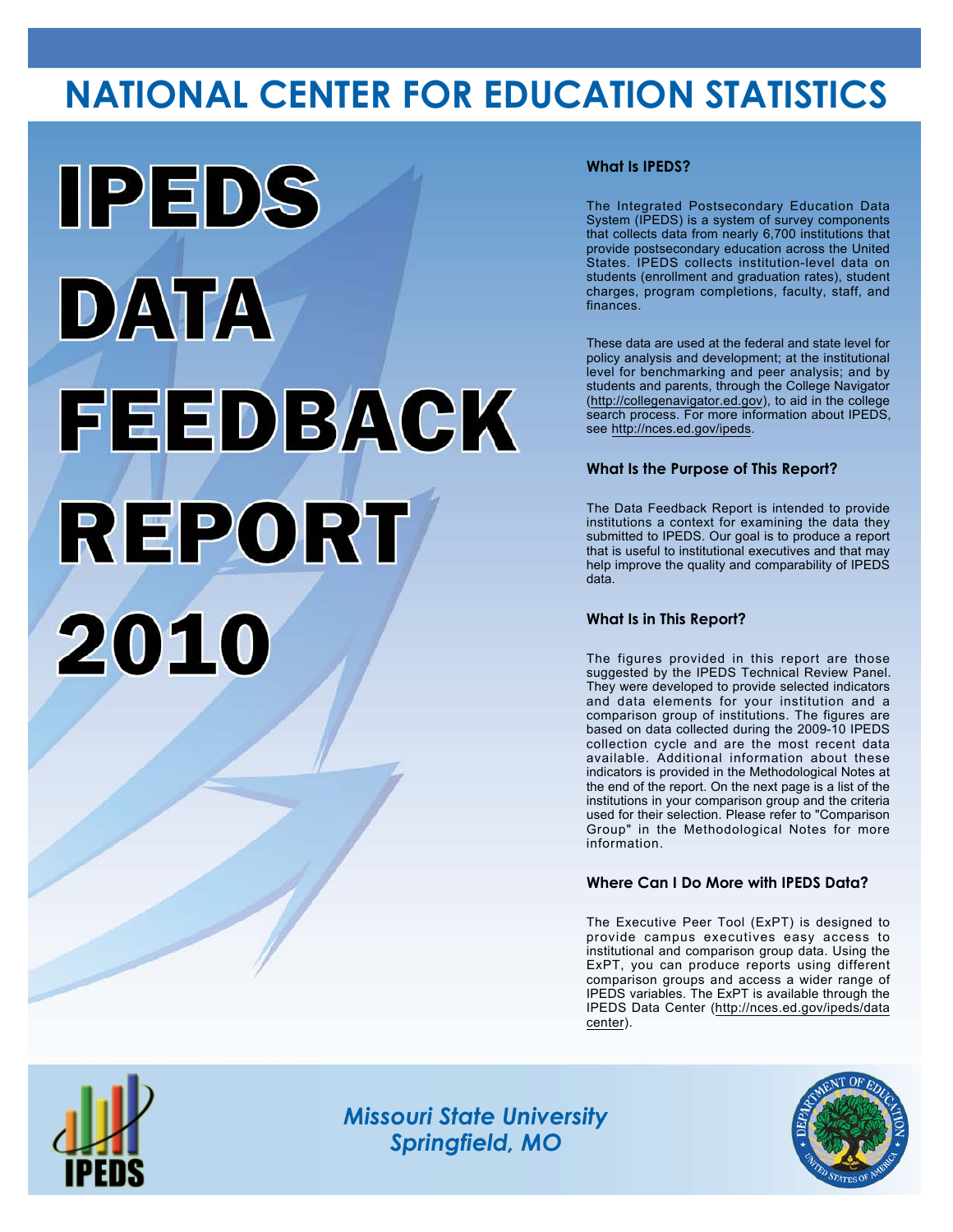# **COMPARISON GROUP**

Comparison group data are included to provide a context for interpreting your institution's statistics. If your institution did not define a Custom Comparison Group for this report by July 14, NCES selected a comparison group for you based on the institutional characteristics detailed immediately above the listing of the comparison group institutions. (If the Carnegie Classification of Institutions of Higher Education was used as an institutional characteristic in the definition of a comparison group, the 2005 Basic version was used.) The comparison group used in this report may not reflect your institution's peer group, or you may wish to compare your institution to other groups. The Executive Peer Tool (ExPT) [\(http://nces.ed.gov/ipeds/datacenter/\)](http://nces.ed.gov/ipeds/datacenter/) can be used to reproduce the figures in this report using different peer groups.

The custom comparison group chosen by Missouri State University includes the following 11 institutions:

- Ball State University (Muncie, IN)
- Grand Valley State University (Allendale, MI)
- Illinois State University (Normal, IL) James Madison University (Harrisonburg, VA)
- Louisiana Tech University (Ruston, LA)
- The University of Montana (Missoula, MT)
- The University of Texas at Arlington (Arlington, TX)
- Towson University (Towson, MD)
- University of North Carolina at Charlotte (Charlotte, NC)
- University of Northern Iowa (Cedar Falls, IA)
- Wichita State University (Wichita, KS)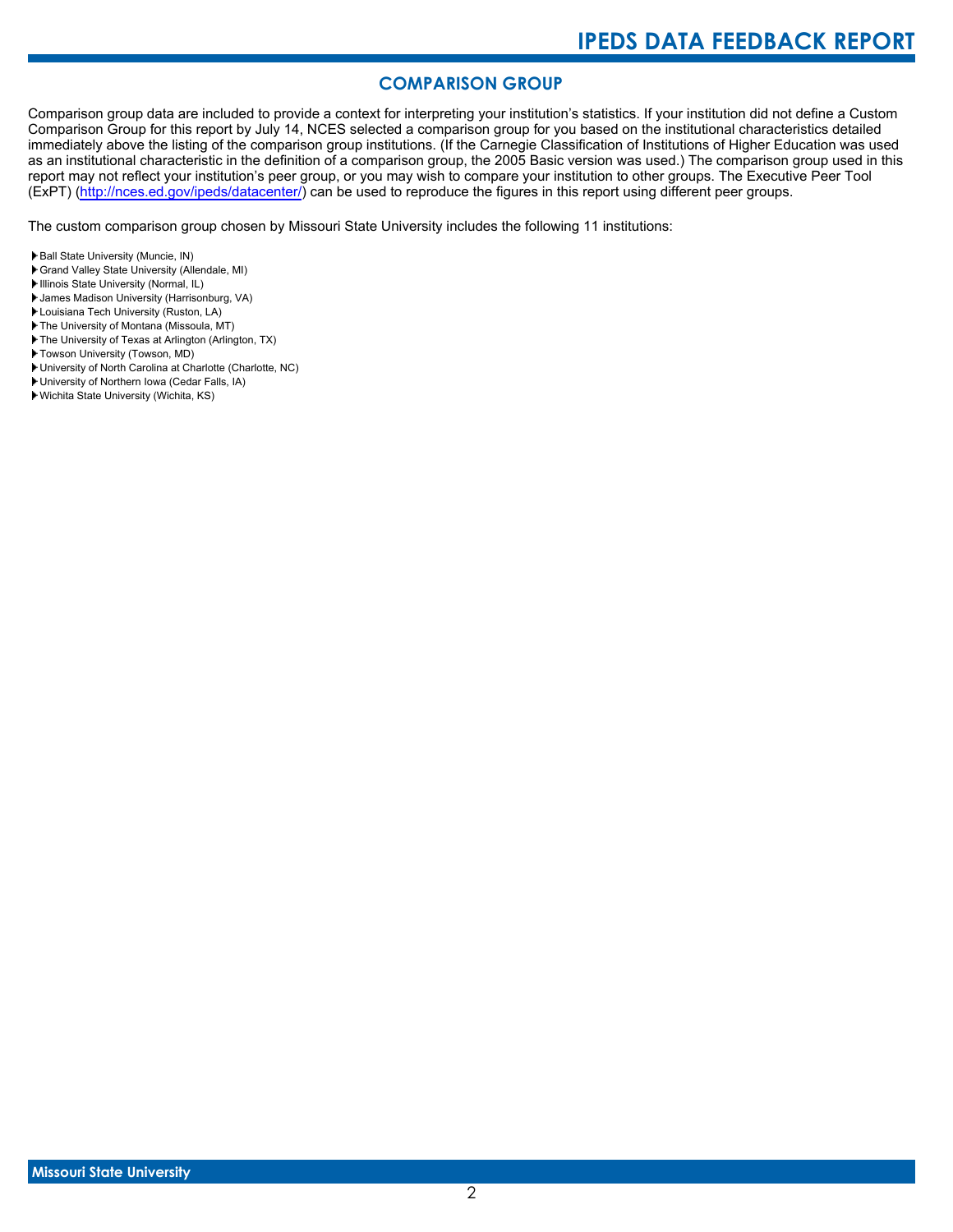#### **Figure 1. Percent of all students enrolled, by race/ethnicity and percent of students who are women: Fall 2009**



**The Comparison Group Median (N=11)** Comparison Group Median (N=11)

NOTE: For this survey year, institutions could report race and ethnicity using both 1977 (old) and 1997 (new) Office of Management and Budget categories. Categories shown in<br>this figure are derived by adding comparable cat **information about disaggregation of data by race and ethnicity, please see the Methodological Notes at the end of this report. Median values for the comparison group will not add to 100 percent. See "Use of Median Values for Comparison Group" in the Methodological Notes at the end of this report for how median values are determined. N is the number of institutions in the comparison group.**

**SOURCE: U.S. Department of Education, National Center for Education Statistics, Integrated Postsecondary Education Data System (IPEDS): Spring 2010, Fall Enrollment component.**

#### **Figure 2. Unduplicated 12-month headcount of all students and of undergraduate students (2008-09), total FTE enrollment (2008-09), and full- and part-time fall enrollment (Fall 2009)**



**Your institution** Comparison Group Median (N=11)

**NOTE: For details on calculating full-time equivalent (FTE) enrollment, see Calculating FTE in the Methodological Notes at the end of this report. Total headcount, FTE, and full- and part-time fall enrollment include both undergraduate and postbaccalaureate students, when applicable. N is the number of institutions in the comparison group.**

**SOURCE: U.S. Department of Education, National Center for Education Statistics, Integrated Postsecondary Education Data System (IPEDS): Fall 2009, 12-month Enrollment component and Spring 2010, Fall Enrollment component.**

#### **Figure 3. Number of degrees awarded, by level: 2008-09**



**NOTE: For additional information about postbaccalaureate degree levels, see the Methodology Notes. N is the number of institutions in the comparison group. SOURCE: U.S. Department of Education, National Center for Education Statistics, Integrated Postsecondary Education Data System (IPEDS): Fall 2009, Completions component.**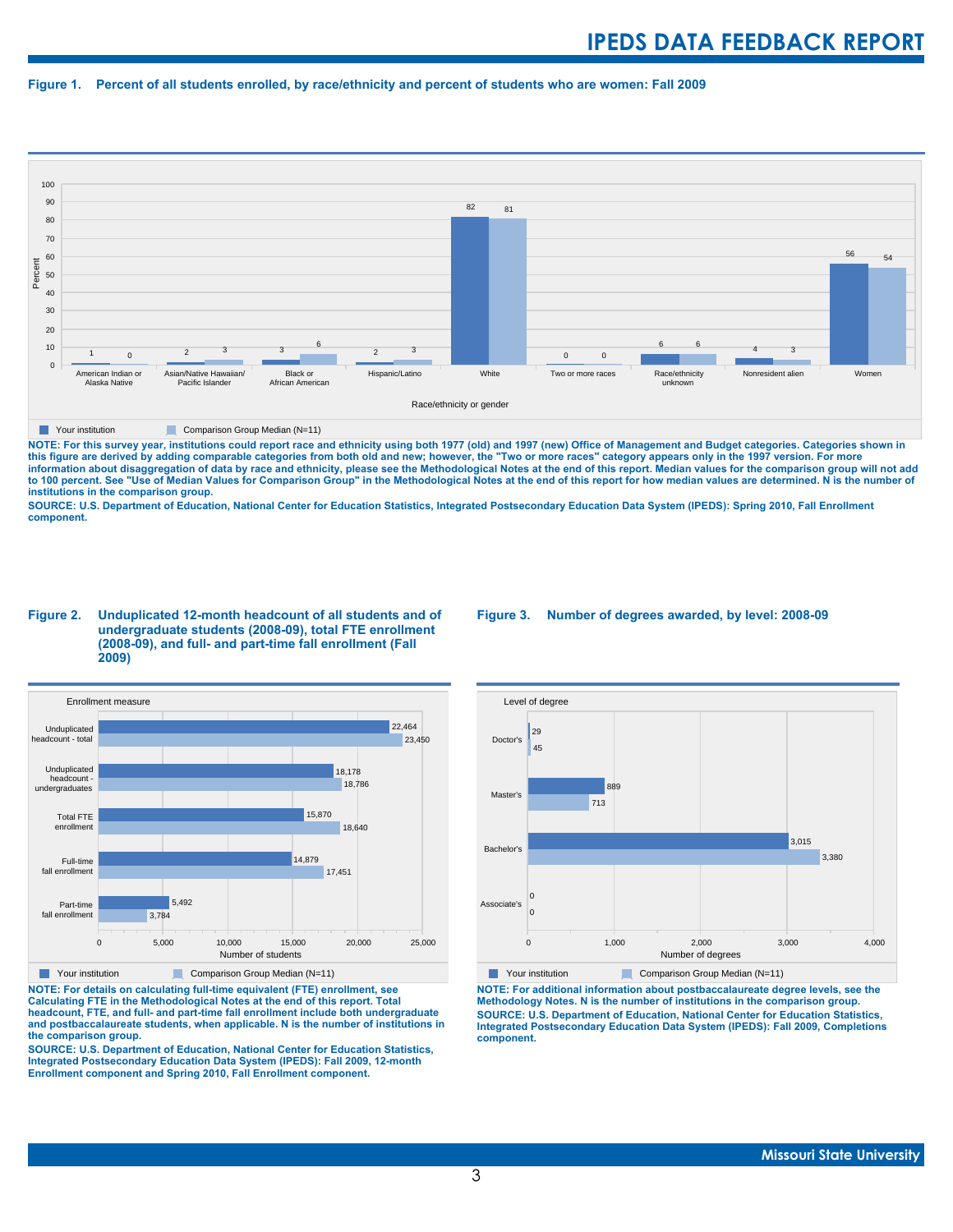**Figure 4. Academic year tuition and required fees for full-time, first-time, degree/certificate-seeking undergraduates: 2006-07--2009-10**



**NOTE: The tuition and required fees shown here are the lowest reported from the categories of in-district, in-state, and out-of-state. N is the number of institutions in the comparison group.**

**SOURCE: U.S. Department of Education, National Center for Education Statistics, Integrated Postsecondary Education Data System (IPEDS): Fall 2009, Institutional Characteristics component.**

#### **Figure 5. Average net price of attendance for full-time, first-time, degree/certificate-seeking undergraduate students receiving grant or scholarship aid: 2006-07--2008-09**



**NOTE: Average net price is for full-time, first-time, degree/certificate-seeking undergraduate students and is generated by subtracting the average amount of federal, state/local government, and institutional grant and scholarship aid from the total cost of attendance. Total cost of attendance is the sum of published tuition and required fees, books and supplies, and the weighted average room and board and other expenses. For more information, see the Methodological Notes at the end of this report. N is the number of institutions in the comparison group. SOURCE: U.S. Department of Education, National Center for Education Statistics, Integrated Postsecondary Education Data System (IPEDS): Fall 2009, Institutional Characteristics component; Spring 2010, Student Financial Aid component.**

#### **Figure 6. Percent of full-time, first-time degree/certificate-seeking undergraduate students who received grant or scholarship aid from the federal government, state/local government, or the institution, or loans, by type of aid: 2008-09**



**NOTE: Any grant aid above includes grant or scholarship aid from the federal government, state/local government, or the institution. Federal grants includes Pell grants and other federal grants. Any loans includes federal loans and other loans to students. For details on how students are counted for financial aid reporting, see Cohort Determination in the Methodological Notes at the end of this report. N is the number of institutions in the comparison group.**

**SOURCE: U.S. Department of Education, National Center for Education Statistics, Integrated Postsecondary Education Data System (IPEDS): Spring 2010, Student Financial Aid component.**

#### **Figure 7. Average amounts of grant or scholarship aid from the federal government, state/local government, or the institution, or loans received, by full-time, first-time degree/certificate-seeking undergraduate students, by type of aid: 2008-09**



**NOTE: Any grant aid above includes grant or scholarship aid from the federal government, state/local government, or the institution. Federal grants includes Pell grants and other federal grants. Any loans includes federal loans and other loans to students. Average amounts of aid were calculated by dividing the total aid awarded by the total number of recipients in each institution. N is the number of institutions in the comparison group.**

**SOURCE: U.S. Department of Education, National Center for Education Statistics, Integrated Postsecondary Education Data System (IPEDS): Spring 2010, Student Financial Aid component.**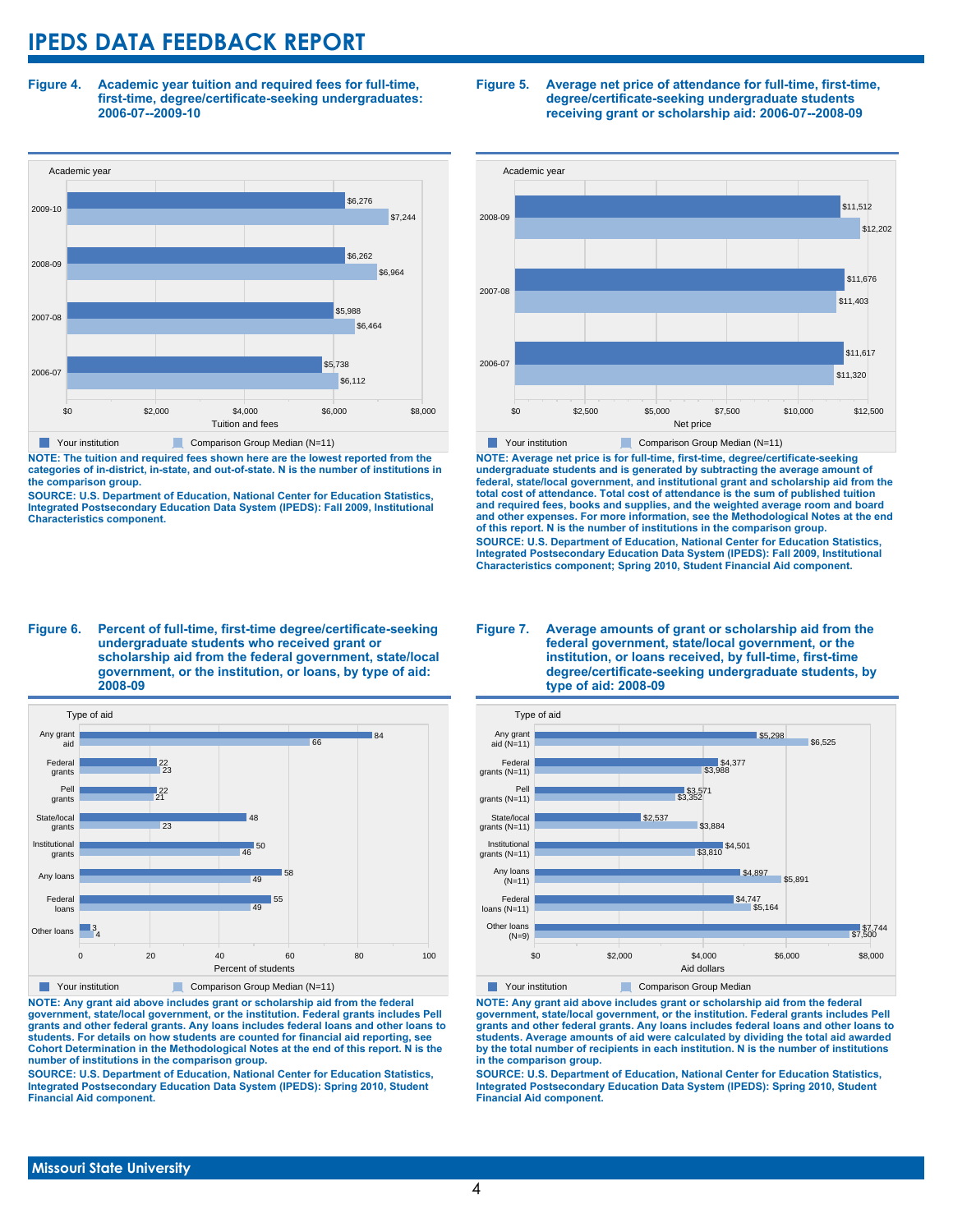**Figure 8. Percent of all undergraduates receiving aid by type of aid: 2008-09**

**Figure 9. Average amount of aid received by all undergraduates, by type of aid: 2008-09**



**NOTE: Any grant aid above includes grant or scholarship aid from the federal government, state/local government, the institution, or other sources. Federal loans includes only federal loans to students. N is the number of institutions in the comparison group.**

**SOURCE: U.S. Department of Education, National Center for Education Statistics, Integrated Postsecondary Education Data System (IPEDS): Spring 2010, Student Financial Aid component.**



**NOTE: Any grant aid above includes grant or scholarship aid from the federal government, state/local government, the institution, or other sources. Federal loans includes federal loans to students. Average amounts of aid were calculated by dividing the total aid awarded by the total number of recipients in each institution. N is the number of institutions in the comparison group.**

**SOURCE: U.S. Department of Education, National Center for Education Statistics, Integrated Postsecondary Education Data System (IPEDS): Spring 2010, Student Financial Aid component.**





**NOTE: Graduation rate cohort includes all full-time, first-time, degree/certificateseeking undergraduate students. Entering class includes all students coming to the institution for the first time. Only institutions with a mission to prepare students to transfer are required to report transfers out. Graduation and transfer-out rates are the Student Right-to-Know rates. Retention rates are measured from the fall of first enrollment to the following fall. 4-yr institutions report retention rates for students seeking a bachelor's degree. Median values for the comparison group will not add to 100 percent. N is the number of institutions in the comparison group.**

**SOURCE: U.S. Department of Education, National Center for Education Statistics, Integrated Postsecondary Education Data System (IPEDS): Spring 2010, Graduation Rates component and Fall Enrollment component.**

#### **Figure 11. Bachelor's degree graduation rates of full-time, first-time, degree/certificate-seeking undergraduates within 4 years, 6 years, and 8 years: 2001 cohort**



**NOTE: The 6-year graduation rate is the Student Right-to-Know (SRK) rate; the 4 and 8-year rates are calculated using the same methodology. For more information see the Methodological Notes at the end of the report. N is the number of institutions in the comparison group.**

**SOURCE: U.S. Department of Education, National Center for Education Statistics, Integrated Postsecondary Education Data System (IPEDS): Spring 2010, 200% Graduation Rates component.**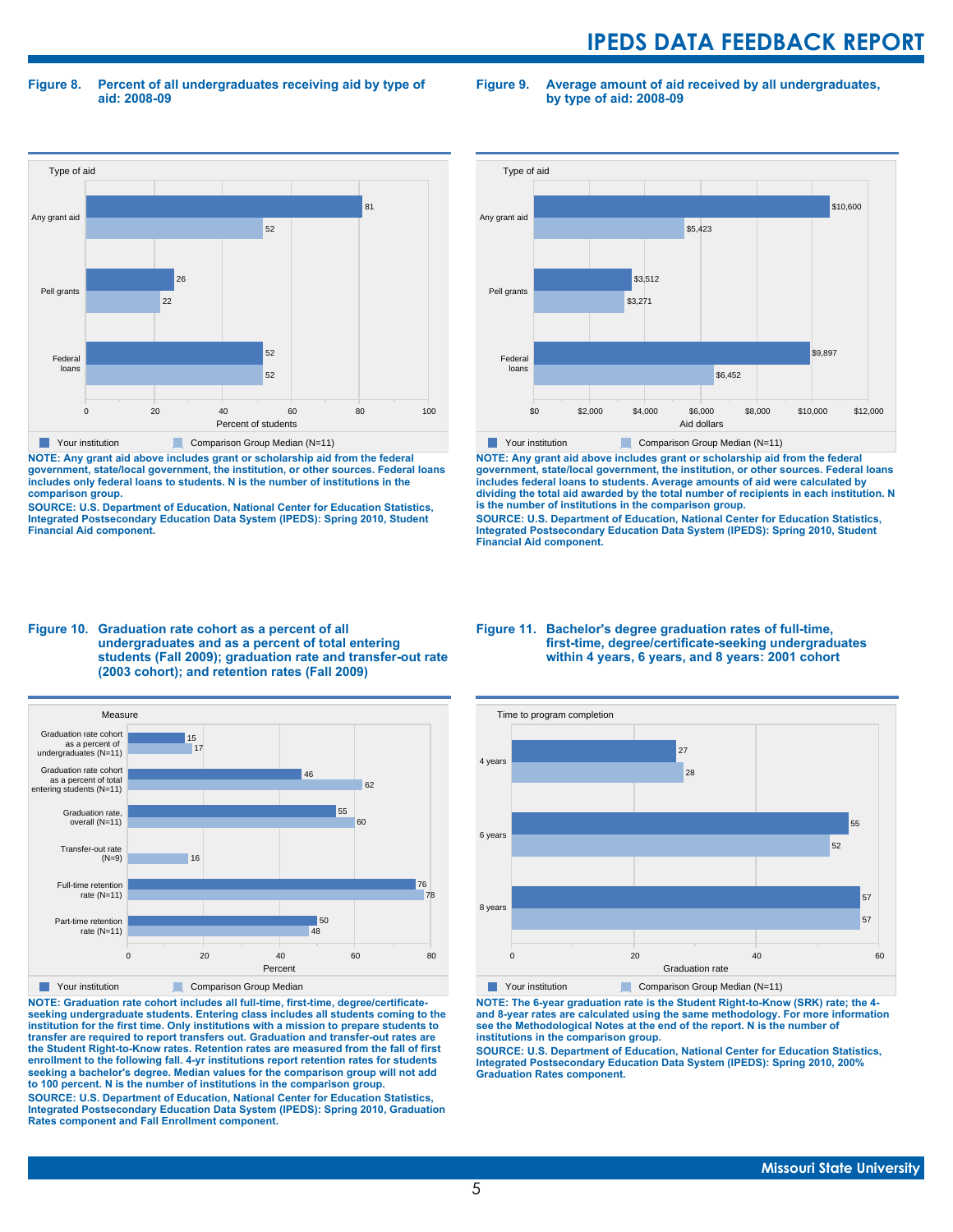### **Figure 12. Full-time equivalent staff, by assigned position: Fall 2009**



**NOTE: Graduate assistants are not included in this figure. For information on the calculation of FTE of staff, see the Methodological Notes. N is the number of institutions in the comparison group.**

**SOURCE: U.S. Department of Education, National Center for Education Statistics, Integrated Postsecondary Education Data System (IPEDS): Winter 2009-10, Human Resources component.**

#### **Figure 13. Average salaries of full-time instructional staff equated to 9-month contracts, by academic rank: Academic year 2009-10**



**NOTE: Average full-time instructional staff salaries for 11/12-month contracts were equated to 9-month average salaries by multiplying the 11/12-month salary by .8182. Salaries based on less than 9-month contracts are not included. Medical school salaries are not included. N is the number of institutions in the comparison group. SOURCE: U.S. Department of Education, National Center for Education Statistics, Integrated Postsecondary Education Data System (IPEDS): Winter 2009-10, Human Resources component.**

#### **Figure 14. Percent distribution of core revenues, by source: Fiscal year 2009**



**NOTE: The comparison group median is based on those members of the comparison group that report finance data using the same accounting standards as the comparison institution. For a detailed definition of core revenues, see the Methodological Notes. N is the number of institutions in the comparison group. SOURCE: U.S. Department of Education, National Center for Education Statistics, Integrated Postsecondary Education Data System (IPEDS): Spring 2010, Finance component.**

#### **Figure 15. Core expenses per FTE enrollment, by function: Fiscal year 2009**



**NOTE: The comparison group median is based on those members of the comparison group that report finance data using the same accounting standards as the comparison institution. Expenses per full-time equivalent (FTE) enrollment, particularly instruction, may be inflated because finance data includes all core expenses while FTE reflects credit activity only. For details on calculating FTE enrollment and a detailed definition of core expenses, see the Methodological Notes. N is the number of institutions in the comparison group. SOURCE: U.S. Department of Education, National Center for Education Statistics, Integrated Postsecondary Education Data System (IPEDS): Fall 2009, 12-month Enrollment component and Spring 2010, Finance component.**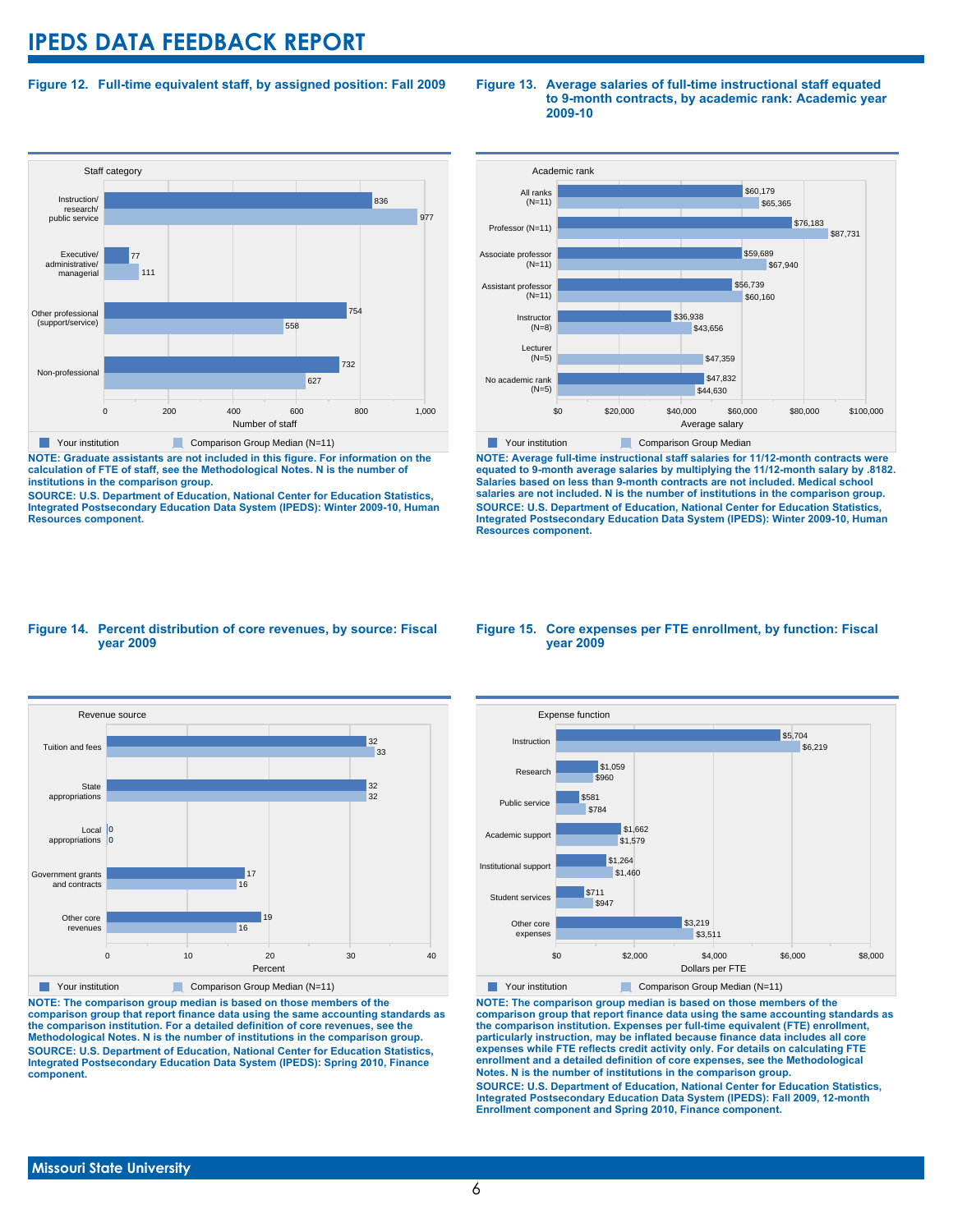# **METHODOLOGICAL NOTES**

#### **Overview**

This report is based on data supplied by institutions to IPEDS during the 2009-10 survey year. Response rates exceeded 99 percent for most surveys. Detailed response tables are included in IPEDS First Look reports, which can be found at [http://nces.ed.gov/pubsearch/getpubcats.asp?sid=010.](http://nces.ed.gov/pubsearch/getpubcats.asp?sid=010)

#### **Use of Median Values for Comparison Group**

The value for the comparison institution is compared to the median value for the comparison group for each statistic included in the figure. If more than one statistic is presented in a figure, the median values are determined separately for each indicator or statistic. Medians are not reported for comparison groups with less than three values. Where percentage distributions are presented, median values may not add to 100 percent. Through the ExPT, users have access to all of the data used to create the figures included in this report.

#### **Missing Statistics**

If a statistic is not reported for your institution, the omission indicates that the statistic is not relevant to your institution and the data were not collected. As such, not all notes listed below may be applicable to your report.

#### **Use of Imputed Data**

All IPEDS data are subject to imputation for total (institutional) and partial (item) nonresponse. If necessary, imputed values were used to prepare your report.

#### **Data Confidentiality**

IPEDS data are not collected under a pledge of confidentiality.

#### **Disaggregation of Data by Race/Ethnicity**

When applicable, some statistics are disaggregated by race/ethnicity. Between survey years 2008-09 and 2010-11, the categories used for the collection and reporting of race/ethnicity data in IPEDS are transitioning to those developed in 1997 by the Office of Management and Budget, and institutions may report using either those categories, the older (1977) categories, or a mixture of both. Therefore, during the transition, only derived categories that present comparable data will be displayed. Detailed information about these changes can be found at <http://nces.ed.gov/ipeds/reic/resource.asp>.

#### **Postbaccalaureate Degree Categories**

In 2008-09 IPEDS, new postbaccalaureate degree categories were introduced as optional. The new categories are Doctor's degree-Research/scholarship, Doctor's degree-Professional practice, and Doctor's degree-Other. In addition, the First-professional degree and certificate categories and the single Doctor's degree category are being phased out. During the transition period, all First-professional students are reflected as graduate students, all First-professional degrees awarded are reflected as Doctor's degrees, and all Doctor's degrees reported under the new categories are aggregated under a single Doctor's degree category, so that data reported by all institutions are comparable.

#### **Cohort Determination for Reporting Student Financial Aid and Graduation Rates**

Student cohorts for reporting Student Financial Aid and Graduation Rates data are based on the reporting type of the institution. For institutions that report based on an academic year (those operating on standard academic terms), student counts and cohorts are based on fall term data. Student counts and cohorts for program reporters (those that do not operate on standard academic terms) are based on unduplicated counts of students enrolled during a full 12-month period.

#### **Description of Statistics Used in the Figures**

#### *Average Net Price of Attendance*

Average net price is calculated for full-time, first-time degree/certificateseeking undergraduates who received grant or scholarship aid from the federal government, state/local government, or the institution anytime during the full aid year. Other sources of grant aid are excluded. Average net price is generated by subtracting the average amount of federal, state/local government, and institutional grant and scholarship aid from the total cost of attendance. Total cost of attendance is the sum of published tuition and required fees (lower of in-district or in-state for public institutions), books and supplies, and the weighted average room and board and other expenses.

#### *Core Expenses*

Core expenses for public institutions using the Governmental Accounting Standards Board (GASB) standards include expenses for instruction, research, public service, academic support, institutional support, student services, operation and maintenance of plant, depreciation, interest, scholarships and fellowships, other expenses, and nonoperating expenses. Core expenses for private, not-for-profit and for-profit, and a small number of public institutions reporting under the Financial Accounting Standards Board (FASB) standards include expenses for instruction, research, public service, academic support, student services, institutional support, net grant aid to students, and other expenses. For all institutions, core expenses exclude expenses for auxiliary enterprises (e.g., bookstores, dormitories), hospitals, and independent operations. Expenses for operation and maintenance of plant, depreciation, and interest for GASB institutions are included in other core expenses, but are allocated to each of the other functions for FASB institutions.

#### *Core Revenues*

Core revenues for public institutions reporting under GASB standards include tuition and fees; government appropriations (federal, state, and local); government grants and contracts; private gifts, grants, and contracts; investment income; other operating and nonoperating sources; and other revenues and additions. Core revenues for private, not-for-profit institutions (and a small number of public institutions) reporting under FASB include tuition and fees; government appropriations (federal, state, and local); government grants and contracts; private gifts, grants, and contracts; investment return; sales and services of educational activities; and other sources. Core revenues for private, for-profit institutions reporting under FASB standards include tuition and fees; government appropriations (federal, state, and local); government grants and contracts; private grants and contracts; net investment income; sales and services of educational activities; and other sources. In general, core revenues exclude revenues from auxiliary enterprises (e.g., bookstores, dormitories), hospitals, and independent operations.

#### *Equated Instructional Staff Salaries*

Total salary outlays for full-time instructional staff on 11/12-month contracts